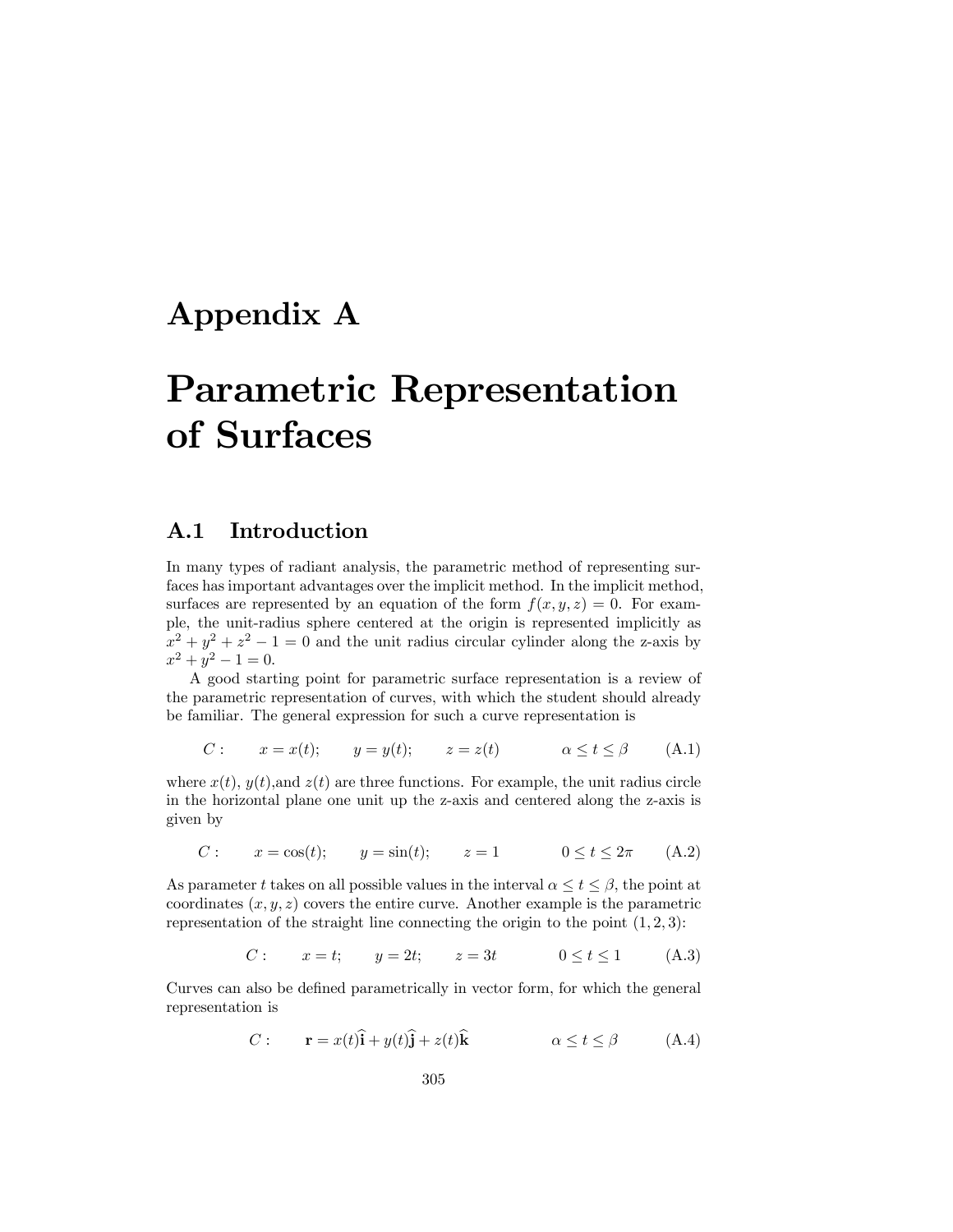(Here, **r** is of course the position vector,  $=(x, y, z)$ , and  $\hat{i}$ ,  $\hat{j}$ , and  $\hat{k}$  are the unit vectors along the x-,  $y$ -, and z- axis, respectively.) In this form, the curve C has the following interpretation: let the tail of the position vector be kept at the origin; then as t runs continuously through all values from  $\alpha$  to  $\beta$ , the tip of the position vector traces out the curve  $C$  in space. Note that the general curve can now be given by the compact expression:

C : r = r(t) α ≤ t ≤ β (A.5)

where  $\mathbf{r}(t) = x(t)\hat{\mathbf{i}} + y(t)\hat{\mathbf{j}} + z(t)\hat{\mathbf{k}}$ , is a vector function of t.

The properties of the curve, such as its elemental length  $ds$ , its tangent vector  $\mathbf{T}$ , and its normals  $\mathbf{N}$  and  $\mathbf{B}$ , can be found by straightforward operations on  $\mathbf{r}(t)$ . For example

$$
ds = J(t)dt \quad \text{where} \quad J(t) = |d\mathbf{r}(t)/dt| \tag{A.6}
$$

and  $\hat{\mathbf{T}} = [d\mathbf{r}(t)/dt]/J(t)$ . The curve's length L is given by

$$
L = \int_{\alpha}^{\beta} J(t)dt
$$
 (A.7)

It should be recognized that the parametric representation of a curve is not unique; that is, there is more than one function  $r(t)$  that can specify the same curve in space. For example, the parametric representation

$$
C: \qquad \mathbf{r} = \frac{1 - t^2}{1 + t^2} \hat{\mathbf{i}} + \frac{2t}{1 + t^2} \hat{\mathbf{j}} + \hat{\mathbf{k}} \qquad \qquad 0 \le t \le 1 \tag{A.8}
$$

represents the same circle as that described by Eq. (A.2).

The parametric equation for a surface is a simple extension of the equation for a curve. The general representation corresponding to Eq. (A.1) is

$$
S: \t x = x(u, v); \t y = y(u, v); \t z = z(u, v) \t u, v \in R_{u,v} \t (A.9)
$$

where  $x(u, v)$ ,  $y(u, v)$ , and  $z(u, v)$  are functions of u and v. Thus, in this representation, there are two parameters,  $u$  and  $v$ , instead of the single parameter t. As u and v run through all the values inside a prescribed range, the point at coordinate  $(x, y, z)$  moves through values that cover the entire surface. For every combination of  $u$  and  $v$ , there will be one point on the surface. It is useful to conceptually construct a  $u-v$  plane, having u along the ordinate axis and v along the abscissa axis. Then we can say that for every point on the surface, there is a unique corresponding point on the  $u$ - $v$  plane and vice-versa.

The prescribed range of u and v is defined by the statement  $u, v \in R_{u,v}$ , which corresponds to the statement  $\alpha \leq t \leq \beta$  in Eq. (A.1). The  $R_{u,v}$  defines the region in the  $u$ -v plane over which u and v are allowed to range, and the symbol  $\in$  can be interpreted as "are contained within." The simplest region  $R_{u,v}$  is a rectangular region bounded by lines of constant u and v in the  $u - v$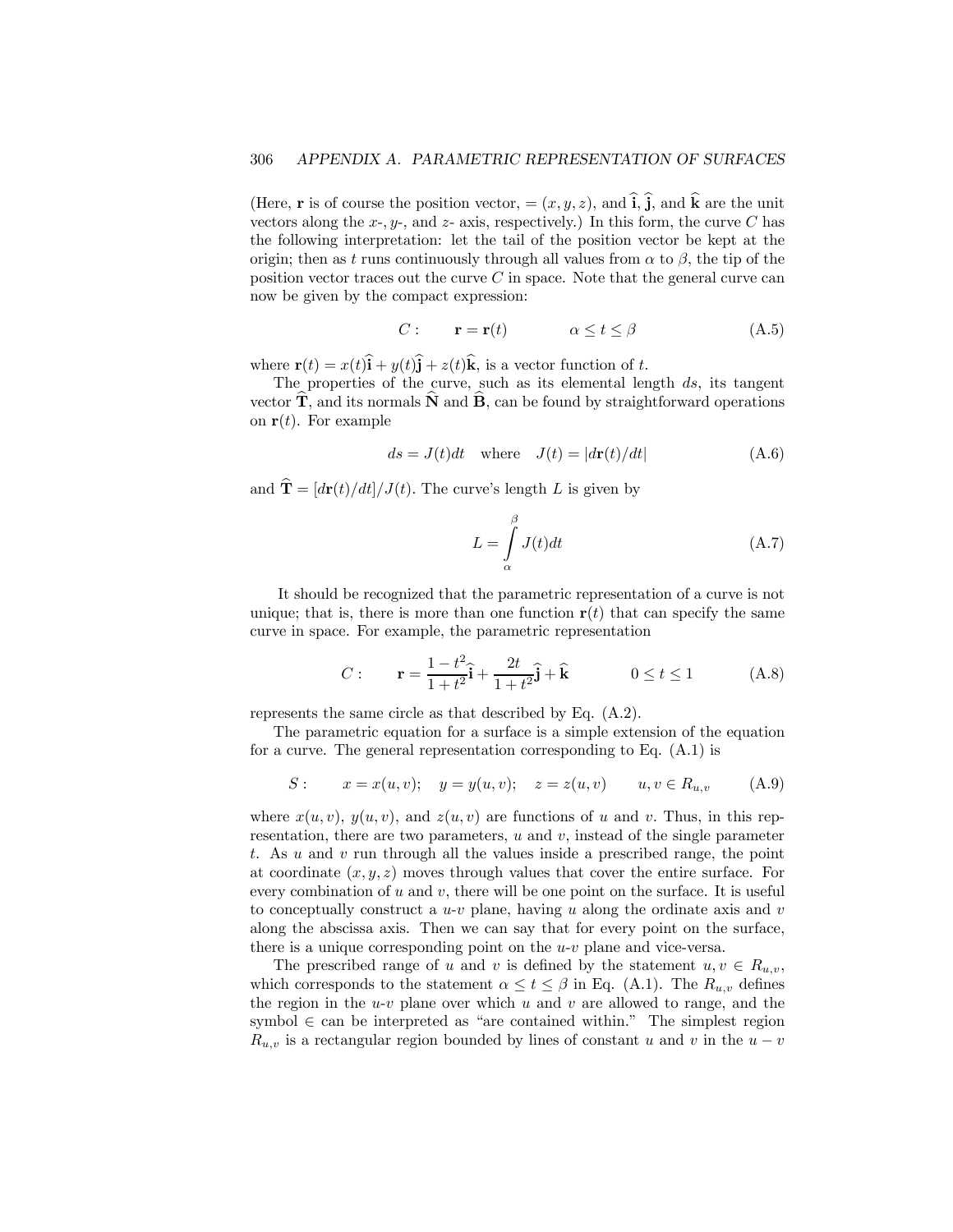plane. This would be covered by the statements:  $\alpha_u \leq u \leq \beta_u$ ,  $\alpha_v \leq v \leq \beta_v$ , and if this applies, then  $u, v \in R_{u,v}$  in Eq. (A.9) would simply be replaced by these two statements.

A few examples should clarify the above. An  $L \times W$  rectangle in a vertical plane h unit along the positive x-axis would be represented by

$$
S: \quad x = h; \quad y = Lu; \quad z = Wv \qquad 0 \le u \le 1, 0 \le v \le 1 \tag{A.10}
$$

and the circle of radius  $R$  with axis along the z-axis and center  $h$  units up that axis is represented by

$$
S: \quad x = Rv \cos(2\pi u); \quad y = Rv \sin(2\pi u); \quad z = h \qquad 0 \le u \le 1, 0 \le v \le 1
$$
\n
$$
(A.11)
$$

Note that in this last representation, it is the complete circle that is being represented; not just the outside arc, which is a curve rather than a surface. As v takes on different values, various circular curves are represented, and the totality of these curves is the complete circle.

As was the case for curves, parametric-surface representation is not unique. We will give the name "normalized" to those surface representations that, like Eqs. (A.10) and (A.11), have the region  $R_{u,v}$  given by the square  $0 \le u \le 1$ ,  $0 \leq v \leq 1$ . Indeed, by judicious choice of the functions  $x(u, v)$ ,  $y(u, v)$ , and  $z(u, v)$  it is possible to represent a very wide assortment of surfaces in this way. For example, the NURBS surface representations widely used in commercial CADCAM programs are of this type. Unless specifically stated otherwise, we will restrict our attention to normalized surface representations in this book, and from now on, the statement of the region  $R_{u,v}$  will be deleted as being understood to be  $0 \le u \le 1$ ,  $0 \le v \le 1$ .

Surfaces can also be expressed in vector form, for which the general representation is

$$
S: \t\mathbf{r} = x(u, v)\hat{\mathbf{i}} + y(u, v)\hat{\mathbf{j}} + z(u, v)\hat{\mathbf{k}} \t\mathbf{or} \t\mathbf{r} = \mathbf{r}(u, v) \t(A.12)
$$

where  $\mathbf{r}(u, v) = x(u, v)\hat{\mathbf{i}} + y(u, v)\hat{\mathbf{j}} + z(u, v)\hat{\mathbf{k}}$  is a vector function of u and v. In this form, the surface  $S$  has the following interpretation: let the tail of the position vector be kept at the origin; then as u and v run continuously over  $R_{u,v}$ , the tip of the position vector carves out the surface  $S$  in space. For example, the circle of Eq. A.11 can be written as  $\mathbf{r} = \mathbf{r}_c + Rv \cos(2\pi u)\mathbf{i} + Rv \sin(2\pi u)\mathbf{j}$ , where  $\mathbf{r}_c = (0, 0, h)$ . Note that the general surface can now be given by the compact expression:  $\mathbf{r} = \mathbf{r}(u, v)$ .

As with curves, the various properties of the surfaces can be readily expressed. One can show that the vector  $\mathbf{J}(u, v)$  given by

$$
\mathbf{J}(u,v) = \frac{\partial(y,z)}{\partial(u,v)}\mathbf{\hat{i}} + \frac{\partial(z,x)}{\partial(u,v)}\mathbf{\hat{j}} + \frac{\partial(x,y)}{\partial(u,v)}\mathbf{\hat{k}}
$$
(A.13)

is always normal to the surface. In Eq. (A.13), terms like  $\frac{\partial(y,z)}{\partial(u,v)}$  (called Jacobians) have a special meaning:

$$
\frac{\partial(F,G)}{\partial(u,v)} = \begin{vmatrix} \frac{\partial F}{\partial u} & \frac{\partial F}{\partial v} \\ \frac{\partial G}{\partial u} & \frac{\partial G}{\partial v} \end{vmatrix}
$$
\n(A.14)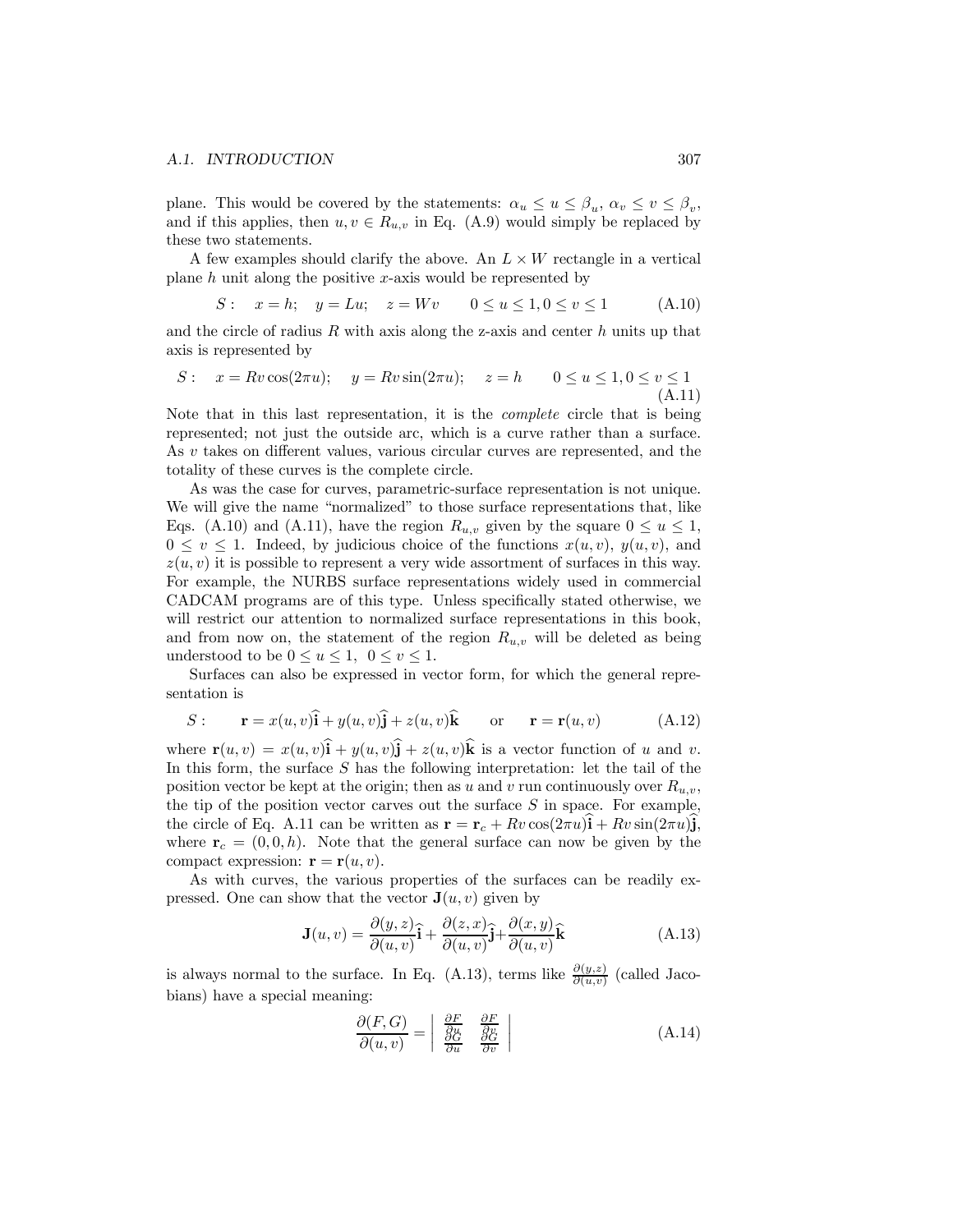in which each of F and G can be  $x(u, v)$  or  $y(u, v)$  or  $z(u, v)$ . Therefore, a unit normal is

$$
\hat{\mathbf{n}}(u,v) = \pm \mathbf{J}(u,v) / |\mathbf{J}(u,v)| \tag{A.15}
$$

(The choice of the plus or minus sign will be discussed later.) The area  $dA<sub>S</sub>$  cut out on the surface when u goes from u to  $u + du$  and v goes from v to  $v + dv$ can be shown to be given by

$$
dA_S = |\mathbf{J}(u, v)| du dv = J(u, v) du dv
$$
 (A.16)

where  $J(u, v) = |J(u, v)|$ , is called here the "surface factor." The area  $A<sub>S</sub>$  of surface  $S$  is therefore given by

$$
A_S = \int_0^1 \int_0^1 J(u, v) du dv
$$
 (A.17)

In radiant analysis, it is important to recognize that every surface of practical interest has in fact two sides. For example, the rectangle of Eq. (A.10) has one side facing in the positive x-direction and another facing the negative  $x$ direction. And the circle of Eq. (A.11) has one side facing in the positive z-direction and another facing the negative z-direction. If there were a small source of radiant energy near the origin, it would irradiate only one side of each of these two surfaces. It is clearly necessary to specify to which "surface side" we are referring. It is to be noted that both surface sides appear to have the same mathematical representation:  $\mathbf{r} = \mathbf{r}(u, v)$ . They also have the same  $J(u, v)$ and area.

But they will not be the same  $\hat{\mathbf{n}}(u, v)$  because the mathematical distinction between the two surface sides will be carried in the normal. The convention throughout this book will be that when located with its tip on the surface, the normal points *into* the surface side of interest. That is, if we were to place our finger on the surface side in question and then press it into the surface,  $\hat{\mathbf{n}}(u, v)$ would be in the direction of the pressing force. For example, suppose of the two surface sides represented by Eq. (A.11), we want to represent the one that faces the origin. Then we could specify  $\hat{\mathbf{n}}(u, v) = +\hat{\mathbf{k}}$ . And if we wanted to represent the surface side facing away from the origin, we could specify  $\hat{\mathbf{n}}(u, v) = -\mathbf{k}$ .

Thus, the full specification of a surface side will require its parametric surface representation  $\mathbf{r} = \mathbf{r}(u, v)$ , plus the specification of the normal. The specification of the normal can be carried in words or in a mathematical statement like  $\hat{\mathbf{n}}(u, v) = -\mathbf{k}$ . Because of the great diversity of surfaces, no single method of specifying the normal in words works for every configuration, but the normal specification, once made, will automatically fix the choice of plus or minus sign in Eq. (A.15).

### A.2 Catalog of Surface Representations

The following is a list of suitable, normalized parametric representations of various surface sides of interest for engineering radiant analysis. We also include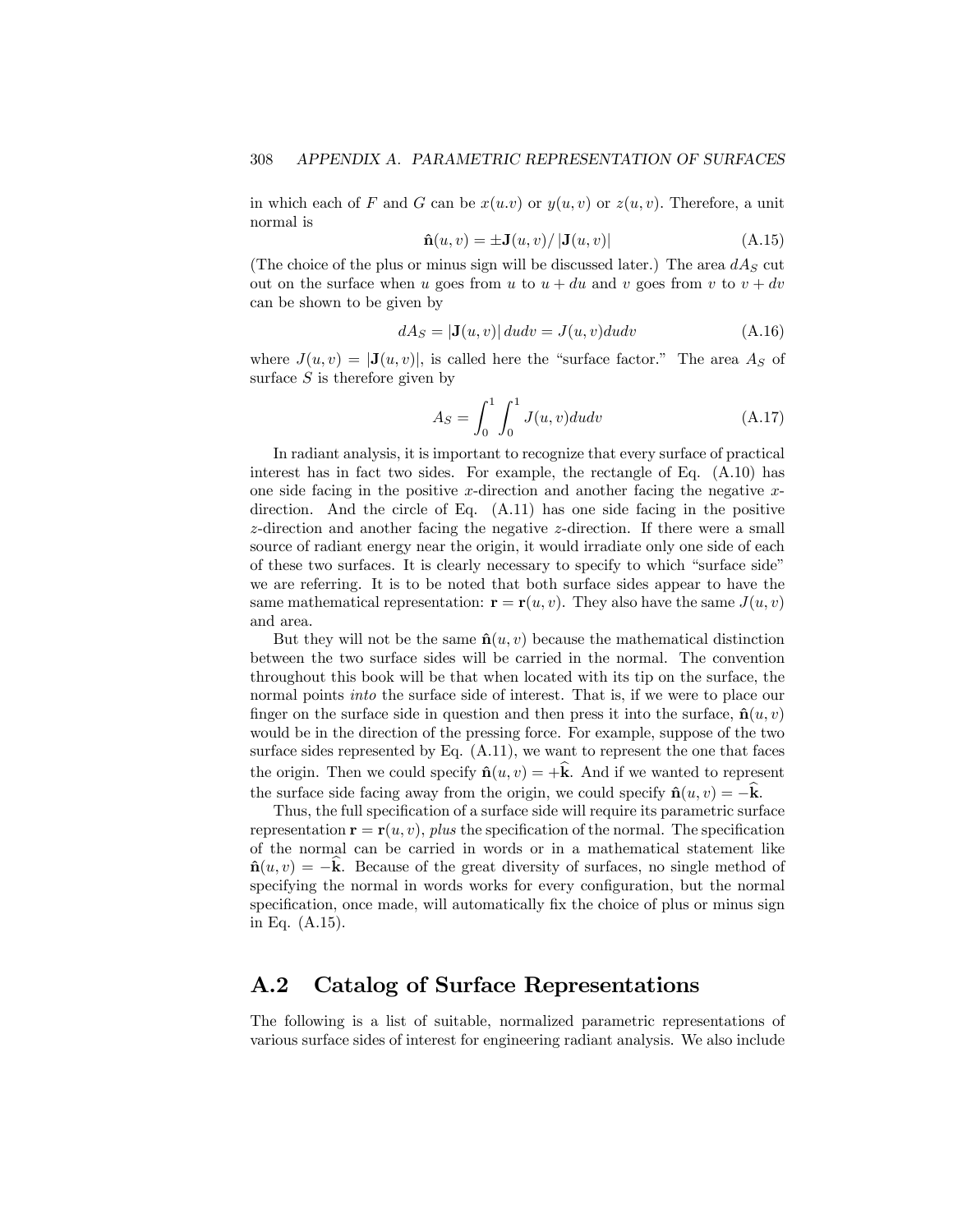below the properties of the surface, forestalling the need for the user of the catalog to apply Eqs.  $(A.14)$ – $(A.17)$ . The user must, however, choose the plus or minus sign on  $\hat{\mathbf{n}}(u, v)$  to indicate the surface side wanted. This choice can be usually achieved by inspection. Where the choice may be difficult, guidelines are given.

In several entries, the representation contains reference to a unit vector  $\hat{\mathbf{m}}$ , that is stated to be any unit vector that is normal to another specified unit vector, say  $\hat{\mathbf{n}}$ . The role of  $\hat{\mathbf{m}}$  is generally to fix an arbitrary reference direction from which angles are measured. Ordinarily, a suitable choice for  $\hat{\mathbf{n}}$  is  $\hat{\mathbf{i}} \times \hat{\mathbf{n}} / |\hat{\mathbf{i}} \times \hat{\mathbf{n}}|$ , but this choice is not suitable if  $\hat{\mathbf{n}}$  happens to equal  $\hat{\mathbf{i}}$ ; in this case one should choose  $\left(\hat{\mathbf{j}} \times \hat{\mathbf{n}} / \left| \hat{\mathbf{j}} \times \hat{\mathbf{n}} \right| \right)$ .

### 1. Rectangle

Let  $\mathbf{r}_A, \mathbf{r}_B$ , and  $\mathbf{r}_C$  be the position vectors of any three vertices of the rectangle such that  $\mathbf{r}_B$  and  $\mathbf{r}_C$  are at opposite corners. Then

$$
\mathbf{r} = \mathbf{r}_A + (\mathbf{r}_B - \mathbf{r}_A)u + (\mathbf{r}_C - \mathbf{r}_A)v
$$

$$
\hat{\mathbf{n}}(u, v) = \pm \frac{(\mathbf{r}_A - \mathbf{r}_B) \times (\mathbf{r}_A - \mathbf{r}_C)}{|(\mathbf{r}_A - \mathbf{r}_B) \times (\mathbf{r}_A - \mathbf{r}_C)|}
$$

$$
J(u, v) = |\mathbf{r}_A - \mathbf{r}_B| \cdot |\mathbf{r}_A - \mathbf{r}_C| \, ; \qquad A_S = |\mathbf{r}_A - \mathbf{r}_B| \cdot |\mathbf{r}_A - \mathbf{r}_C|
$$

### 2. Circle and Circle Sector

Let  $r_c$  be the the position vector of the center of the circle, R be its radius, and nˆ be the unit vector in direction of the desired normal to the circle. Then for the circle,

$$
\mathbf{r} = \mathbf{r}_c + Ru\left[\hat{\mathbf{m}}\cos(2\pi v) + \hat{\mathbf{m}} \times \hat{\mathbf{n}}\sin(2\pi v)\right]
$$

$$
\hat{\mathbf{n}}(u, v) = \hat{\mathbf{n}}; \quad J(u, v) = 2\pi u R^2; \quad A_S = \pi R^2
$$

where  $\hat{\mathbf{m}}$  is any unit vector perpendicular to  $\hat{\mathbf{n}}$ .

For the sector of a circle, everywhere replace  $\pi$  by  $\theta/2$ , where  $\theta$  is the angle of the sector and make  $\hat{\mathbf{m}}$  lie along one of the radial arms of the sector.

#### 3. Circular Cylinder (curved part only)

Let R be the cylinder's radius and L be its axial length. Also, let  $\hat{a}$  be the unit vector in direction of the cylinder's axis (pointing away from the base), and let  $r_c$  be the position vector of the center of the circle at the cylinder's base. Then the curved part of the cylinder is represented by

$$
\mathbf{r} = \mathbf{r}_c + R[\hat{\mathbf{m}}\cos(2\pi v) + \hat{\mathbf{m}} \times \hat{\mathbf{a}}\sin(2\pi v)] + \hat{\mathbf{a}}Lu
$$

$$
\hat{\mathbf{n}}(u, v) = \pm [\hat{\mathbf{m}}\cos(2\pi v) + \hat{\mathbf{m}} \times \hat{\mathbf{a}}\sin(2\pi v)]
$$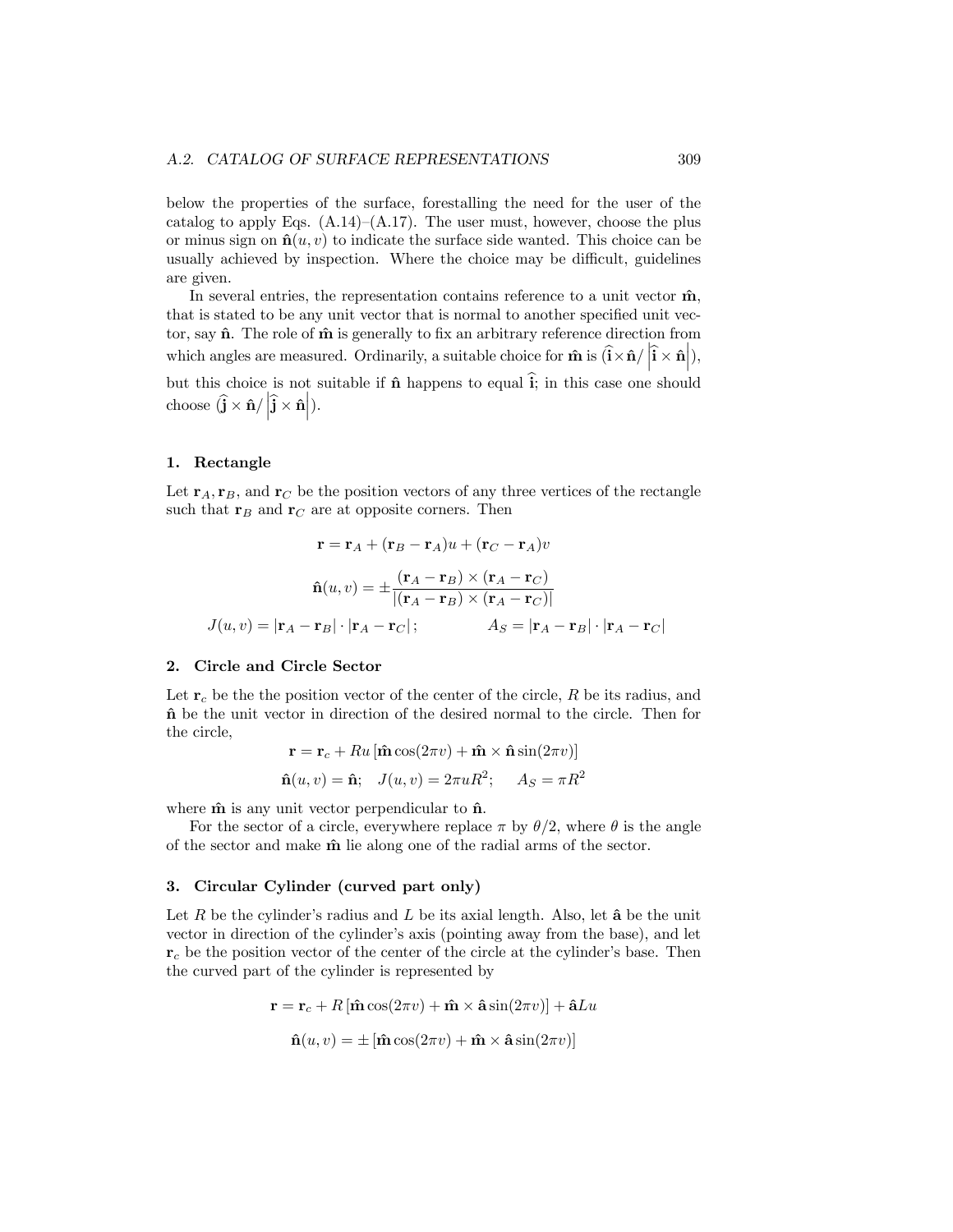$$
J(u, v) = 2\pi R L; \quad A_S = 2\pi R L
$$

where  $\hat{\mathbf{m}}$  is any unit vector perpendicular to  $\hat{\mathbf{a}}$ .

In the expression for  $\hat{\mathbf{n}}(u, v)$ , choose the plus sign if the cylinder's inside surface is the surface side of interest; choose the negative sign if the cylinder's outside surface is the surface side of interest.

### 4. Sphere

Let the position vector of the center of the sphere be  $r_c$  and let R be the radius of the sphere. Then

$$
\mathbf{r} = \mathbf{r}_c + R \left[ \cos(2\pi u) \sin(\pi v) \hat{\mathbf{i}} + \sin(2\pi u) \sin(\pi v) \hat{\mathbf{j}} + \cos(\pi v) \hat{\mathbf{k}} \right]
$$

$$
\hat{\mathbf{n}}(u, v) = \pm \left[ \cos(2\pi u) \sin(\pi v) \hat{\mathbf{i}} + \sin(2\pi u) \sin(\pi v) \hat{\mathbf{j}} + \cos(\pi v) \hat{\mathbf{k}} \right]
$$

$$
J(u, v) = 2\pi^2 \sin(\pi v) R^2; \quad A_S = 4\pi R^2
$$

In the expression for  $\hat{\mathbf{n}}(u, v)$ , choose the plus sign if the sphere's inside surface is the surface side of interest; choose the negative sign if the sphere's outside surface is the surface side of interest.

### 5. Triangle

Let the position vectors of the three vertices of the triangle be  $r_A$ ,  $r_B$ , and  $r_C$ , respectively. Then

$$
\mathbf{r} = (1 - u)\mathbf{r}_A + u\mathbf{r}_B + (\mathbf{r}_C - \mathbf{r}_B)uv
$$

$$
\hat{\mathbf{n}}(u, v) = \pm \frac{(\mathbf{r}_A - \mathbf{r}_B) \times (\mathbf{r}_A - \mathbf{r}_C)}{|(\mathbf{r}_A - \mathbf{r}_B) \times (\mathbf{r}_A - \mathbf{r}_C)|}
$$

$$
J(u, v) = |(\mathbf{r}_A - \mathbf{r}_B) \times (\mathbf{r}_A - \mathbf{r}_C)| u; \quad A_S = |(\mathbf{r}_A - \mathbf{r}_B) \times (\mathbf{r}_A - \mathbf{r}_C)|/2
$$

#### 6. Circular Annulus and Sector of a Circular Annulus

Let  $R_o$  be the radius of the annulus's outer circle and  $R_i$  be the radius of the annulus's inner circle. Also, let  $r_1$  be the position vector of the center of the complete circle of which the annulus is a part, and let  $\hat{\mathbf{n}}$  be the unit vector in direction of desired normal to the annulus. Then, for the annulus

$$
\mathbf{r} = \mathbf{r}_1 + [R_i + (R_o - R_i)u] [\hat{\mathbf{m}} \cos(2\pi v) + \hat{\mathbf{m}} \times \hat{\mathbf{n}} \sin(2\pi v)]
$$

$$
\hat{\mathbf{n}}(u, v) = \hat{\mathbf{n}}; \quad J(u, v) = 2\pi [R_i + (R_o - R_i)u] (R_o - R_i); \quad A_S = \pi (R_o^2 - R_i^2)
$$

where  $\hat{\mathbf{m}}$  is any unit vector perpendicular to  $\hat{\mathbf{n}}$ .

For the sector of an annulus, everywhere replace  $\pi$  by  $\theta/2$ , where  $\theta$  is the angle of the sector, and make  $\hat{\mathbf{m}}$  lie along one of the radial arms of the sector.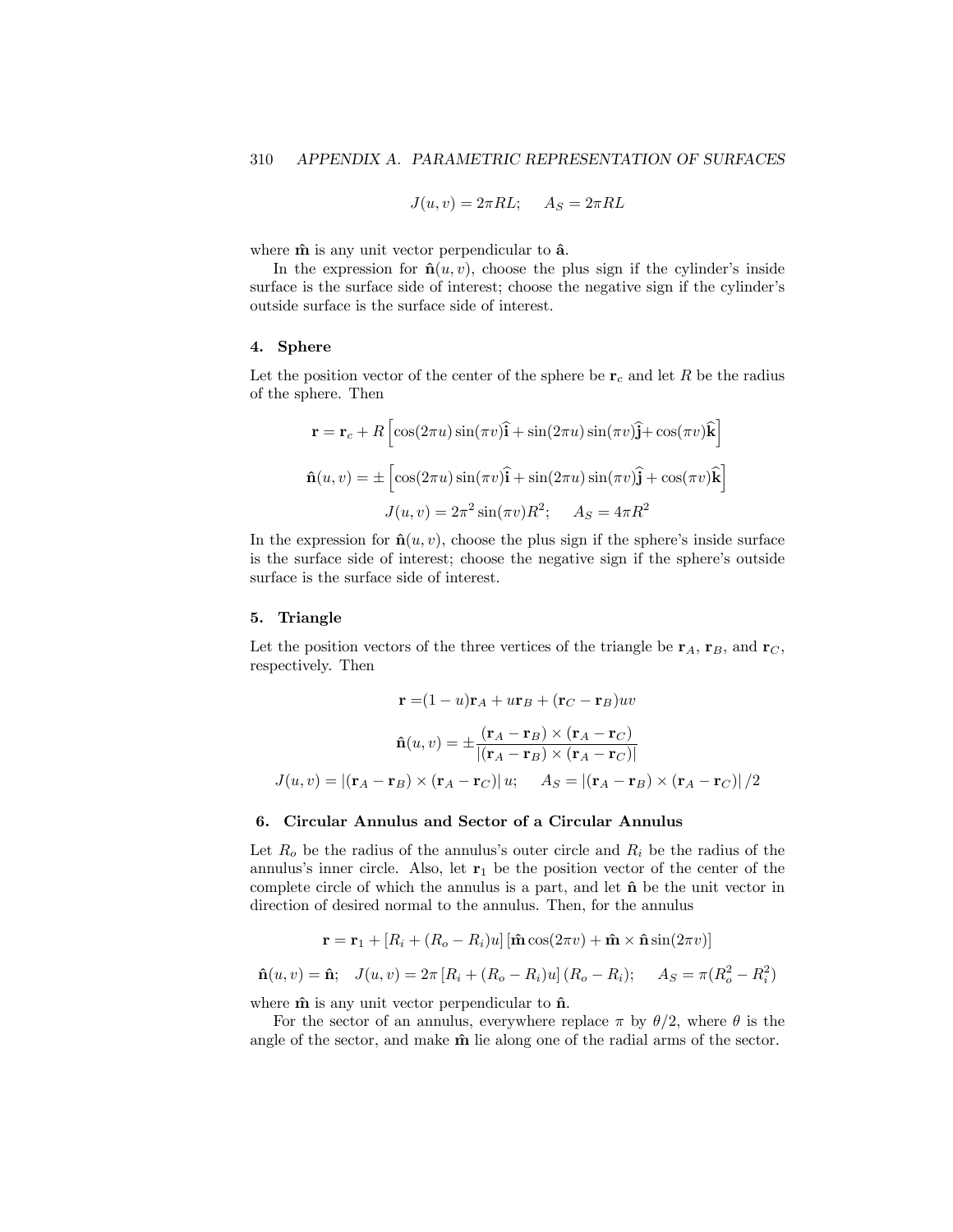#### 7. Known Shape Moved to Another Position and Orientation

Let a surface that originally encloses the origin O be translated and rotated to some new position in space. Suppose the parametric representation of the surface when its in the original position is known to be

$$
\mathbf{r} = \mathbf{r}_{old}(u, v) = x_{old}(u, v)\mathbf{i} + y_{old}(u, v)\mathbf{j} + z_{old}(u, v)\mathbf{k}
$$

$$
\hat{\mathbf{n}}(u, v) = \hat{\mathbf{n}}_{old}(u, v) \qquad J(u, v) = J_{old}(u, v) \qquad A_S = A_{Sold}
$$

and we want to find its representation in its new position. Let us say that when the surface is in its original position, it intersects the  $x$ -axis at location X and the y-axis at location Y. Let the point on or inside the surface that was at O have position vector  $r_0$  after translation and let the position vectors of the new positions of X and Y be  $r_X$  and  $r_Y$ , respectively. Then the parametric representation of the surface in its new position is given by

$$
\mathbf{r} = \mathbf{r}_{\text{O}} + x_{\text{old}}(u, v)\hat{\mathbf{n}} + y_{\text{old}}(u, v)\hat{\mathbf{p}} + z_{\text{old}}(u, v)\hat{\mathbf{q}}
$$

$$
\hat{\mathbf{n}}(u, v) = \hat{\mathbf{n}}_{\text{old}}(u, v) \cdot (m_x, p_x, q_x)\hat{\mathbf{i}} + \hat{\mathbf{n}}_{\text{old}}(u, v) \cdot (m_y, p_y, q_y)\hat{\mathbf{j}} + \hat{\mathbf{n}}_{\text{old}}(u, v) \cdot (m_z, p_z, q_z)\hat{\mathbf{k}}
$$

$$
J(u, v) = J_{\text{old}}(u, v); \qquad A_S = A_{\text{Sold}}
$$

where unit vectors  $\hat{\mathbf{m}} = (m_x, m_y, m_z)$ ,  $\hat{\mathbf{p}} = (p_x, p_y, p_z)$  and  $\hat{\mathbf{q}} = (q_x, q_y, q_z)$  are given by

$$
\hat{\mathbf{m}} = (\mathbf{r}_O - \mathbf{r}_X)/\left|\mathbf{r}_O - \mathbf{r}_X\right|; \quad \hat{\mathbf{p}} = (\mathbf{r}_O - \mathbf{r}_Y)/\left|\mathbf{r}_O - \mathbf{r}_Y\right|; \quad \text{and} \quad \hat{\mathbf{q}} = \hat{\mathbf{m}} \times \hat{\mathbf{p}}.
$$

### 8. Ellipse

Let  $a$  and  $b$  be the ellipses's major and minor axes. Let the ellipse be situated on the  $x - y$  plane, centered at the origin. Then

$$
\mathbf{r} = au\cos(2\pi v)\hat{\mathbf{i}} + bu\sin(2\pi v)\hat{\mathbf{j}}
$$

$$
\hat{\mathbf{n}}(u, v) = \pm \hat{\mathbf{k}}; \qquad J(u, v) = 2\pi abu; \qquad A_S = \pi ab
$$

Use Entry 7 above if the ellipse is in a different position.

### 9. Hemisphere and Other Parts of a Sphere

Let  $R$  be the hemisphere's radius and let it be situated with its circular base on the x-y plane with the center of the base at the origin. Then

$$
\mathbf{r} = R\cos(2\pi u)\sin(\pi v/2)\hat{\mathbf{i}} + R\sin(2\pi u)\sin(\pi v/2)\hat{\mathbf{j}} + R\cos(\pi v/2)\hat{\mathbf{k}}
$$

$$
\hat{\mathbf{n}}(u, v) = \pm \left[\cos(2\pi u)\sin(\pi v/2)\hat{\mathbf{i}} + \sin(2\pi u)\sin(\pi v/2)\hat{\mathbf{j}} + \cos(\pi v/2)\hat{\mathbf{k}}\right]
$$

$$
J(u, v) = \pi^2\sin(\pi v/2)R^2; \quad A_S = 2\pi R^2
$$

Use Entry 7 if the hemisphere is in a different position. By replacing  $2\pi u$  by  $\theta u$ and/or  $\pi v$  by  $\varphi v$ , one can generate various other parts of the sphere by letting  $\theta$  and  $\varphi$  take on various values.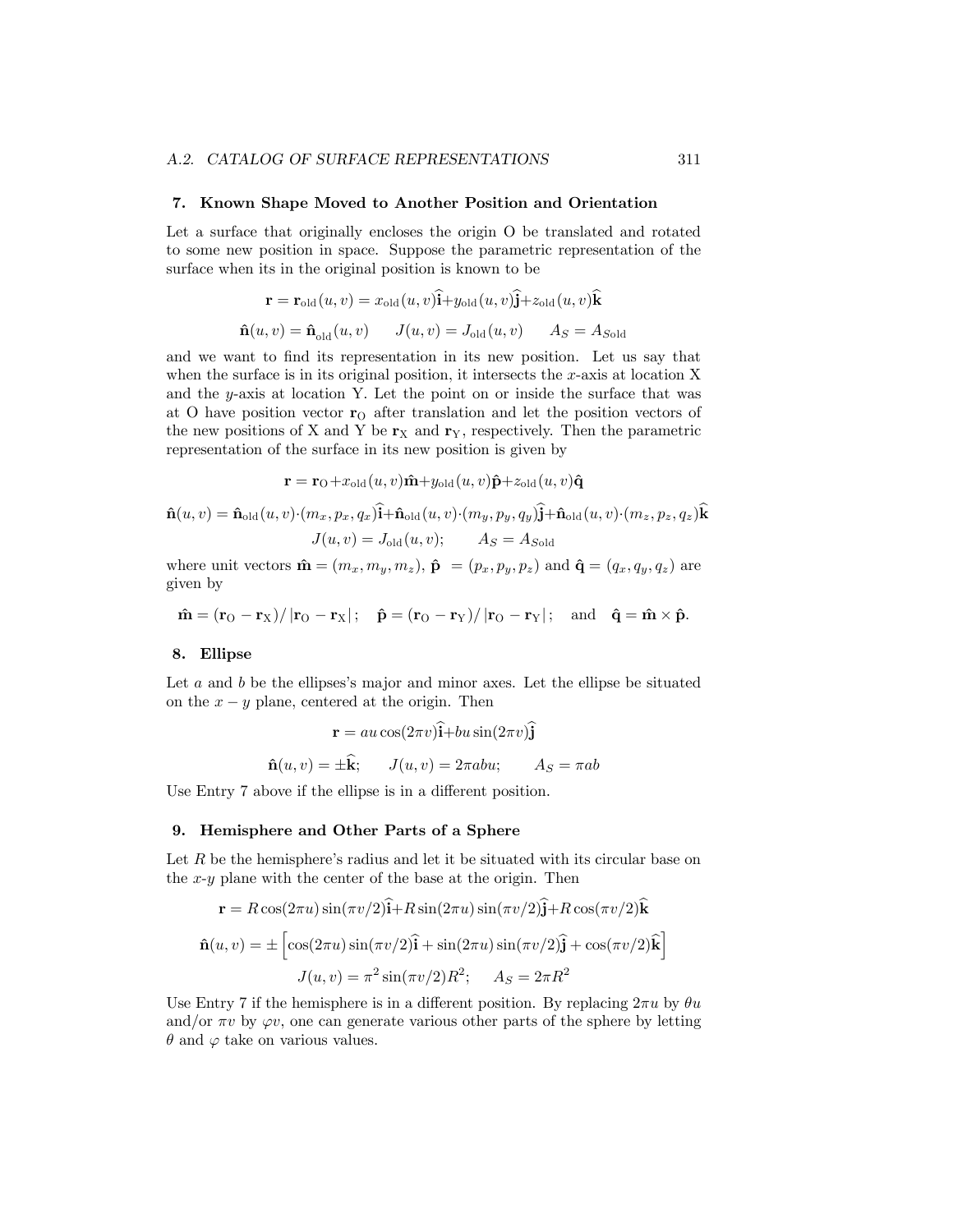### 10. Truncated Right Circular Cone (Curved Surface)

Let the cone's circular base be in the x-y plane, centered at the origin. Let  $R_b$ be the radius of the base,  $R_t$  be the radius of the top, and h be its height. Then the curved surface of the cone is given by

$$
\mathbf{r} = R_b \left( 1 - u \frac{R_b - R_t}{R_b} \right) \left[ \hat{\mathbf{i}} \cos(2\pi v) + \hat{\mathbf{j}} \sin(2\pi v) \right] + hu \hat{\mathbf{k}}
$$
  

$$
\hat{\mathbf{n}}(u, v) = \pm \left[ h \cos(2\pi v) \hat{\mathbf{i}} + h \sin(2\pi v) \hat{\mathbf{j}} + (R_b - R_t) \hat{\mathbf{k}} \right] / \sqrt{h^2 + (R_b - R_t)^2}
$$
  

$$
J(u, v) = 2\pi R_b \sqrt{h^2 + (R_b - R_t)^2} \left( 1 - u \frac{R_b - R_t}{R_b} \right);
$$
  

$$
A_S = \pi (R_b + R_t) \sqrt{h^2 + (R_b - R_t)^2}
$$

Choose the plus sign in the  $\hat{\mathbf{n}}(u, v)$  expression to represent the inside of the cone; choose the minus sign for the outside of the cone. Use Entry 7 above if the cone is in a different position.

### 11. Torus

Let the torus have its axis along the z-axis and be centered at the origin. That is, the intersection of the torus with the  $x-y$  plane consists of two circles with centers at the origin. The radius of the inner circle is  $a - b$  (with  $b > a$ ). The radius of the outer circle is  $a + b$ . Then the surface of the torus is given by

$$
\mathbf{r} = [a + b\cos(2\pi u)] \left[ \cos(2\pi v)\hat{\mathbf{i}} + \sin(2\pi v)\hat{\mathbf{j}} \right] + b\sin(2\pi u)\hat{\mathbf{k}}
$$

$$
\hat{\mathbf{n}}(u, v) = \pm \left[ \cos(2\pi v)\cos(2\pi u)\hat{\mathbf{i}} + \cos(2\pi u)\sin(2\pi v)\hat{\mathbf{j}} + \sin(2\pi u)\hat{\mathbf{k}} \right]
$$

$$
J(u, v) = 4\pi^2 b \left[ a + b\cos(2\pi u) \right]; \qquad A_S = 4\pi^2 ab
$$

Choose the plus sign in the  $\hat{\mathbf{n}}(u, v)$  expression to represent the inside of the torus; choose the minus sign for the outside of the torus. Use Entry 7 if the torus is in a different position.

### A.3 Application to Radiant Analysis

### A.3.1 Solid Angle Evaluation

Equation 3.7 gives the formula for the evaluation of a solid angle subtended by a body from some point P in space:

$$
\omega_{object} = \iint_{S} \frac{\hat{\mathbf{e}}(x, y, z) \cdot \hat{\mathbf{n}}(x, y, z)}{r(x, y, z)^2} dA \tag{A.18}
$$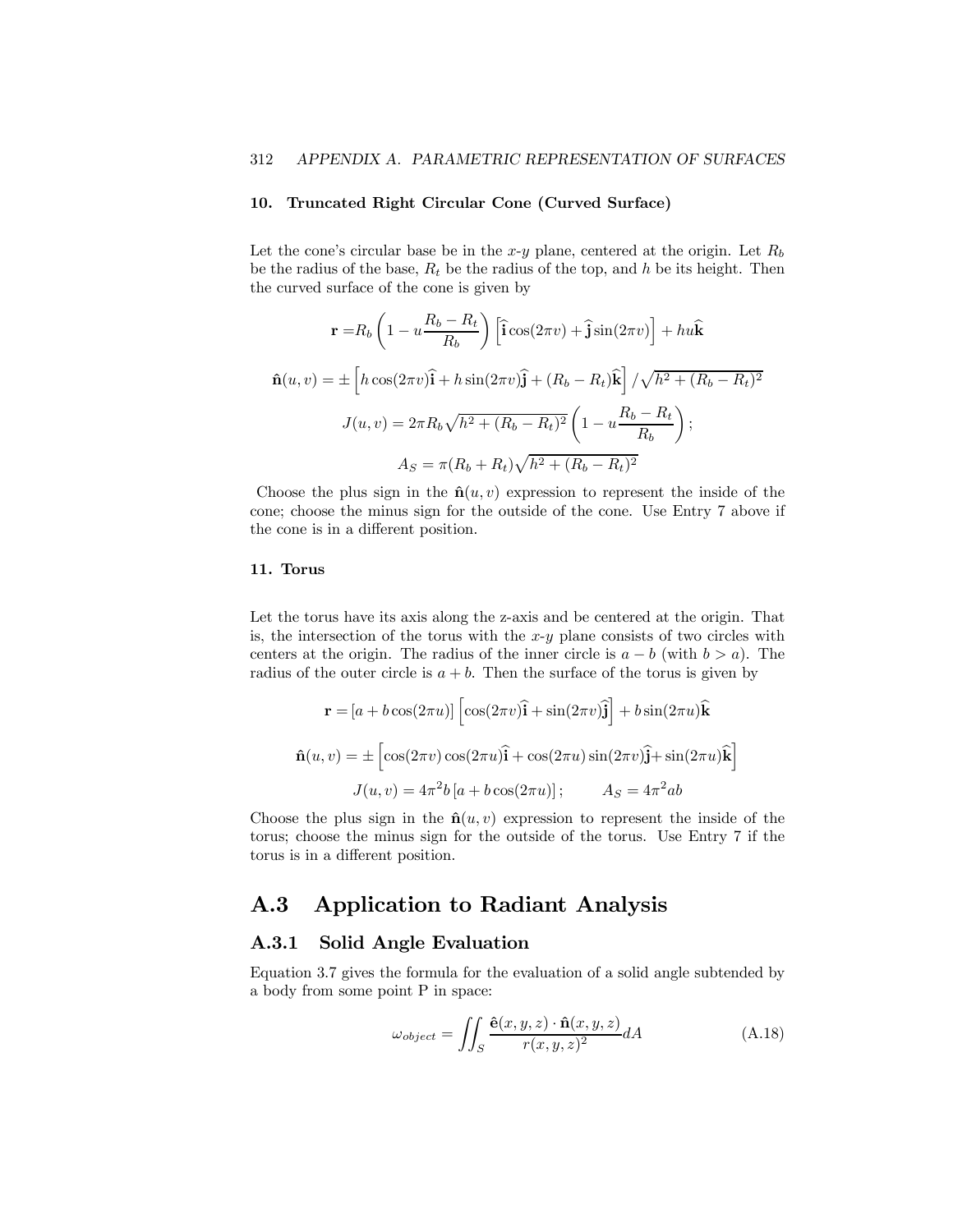#### A.3. APPLICATION TO RADIANT ANALYSIS 313

For convenience, let the point P have position vector  $\mathbf{r}_P$  and let the object's surface be represented parametrically by  $\mathbf{r} = \mathbf{r}(u, v)$ . The parametric representation means that we can replace  $(x, y, z)$  by  $(u, v)$  to represent functional dependence of a point on the surface; thus  $\hat{\mathbf{e}}(x, y, z) \rightarrow \hat{\mathbf{e}}(u, v)$  and  $r(x, y, z) \rightarrow$  $r(u, v)$ . Also,  $r(u, v) = |\mathbf{r}(u, v) - \mathbf{r}_P|$  and  $\hat{\mathbf{e}}(u, v) = (\mathbf{r}(u, v) - \mathbf{r}_P) / |\mathbf{r}(u, v) - \mathbf{r}_P|$ , and since  $dA = J(u, v)dudv$ , we obtain

$$
\omega_{object} = \int_0^1 \int_0^1 \frac{\hat{\mathbf{e}}(u, v) \cdot \hat{\mathbf{n}}(u, v)}{|\mathbf{r}(u, v) - \mathbf{r}_P|^2} J(u, v) du dv \tag{A.19}
$$

Figure A.1 shows a Mathcad worksheet of a solid angle calculation, this for a circle side centered at coordinate (1,2,3) and directed with its normal along  $(1,1,1)$ ; the solid angle calculated is that subtended from the point P having coordinate (2,1,1). Such calculations can be readily performed using any of the surfaces given in the above catalog, or indeed any other having a suitable parametric representation.

Before proceeding further, however, we need to note that, as written, Eq.  $(A.19)$  would yield negative values for  $\omega_{object}$  for surface sides that face *away* from point P. This is because the angle between the normal  $\hat{\mathbf{n}}(u, v)$  and  $\hat{\mathbf{e}}(u, v)$ becomes greater than  $\pi/2$  for these surface sides. We consider this negative answer to be an unrealistic result, and adopt the following convention: surface sides that face away from the point P subtend a zero solid angle from P. Moreover, when surface sides face P over part of their area and face away from P over other parts, the parts that face away from P contribute nothing to the integral of Eqs.  $(A.18)$  and  $(A.19)$ . While this rule may appear to be simply a mathematical convention, in fact it is just what is needed to make physical sense when similar calculations are made in radiant analysis.

To enforce this rule, Eq. (A.19) needs to be changed, and the needed change can achieved be by the expedient of introducing the "positive-only" function, which will be symbolized here by  $poso(x)$ , defined as follows:

$$
poso(x) = \frac{x + |x|}{2} \quad \text{or} \quad poso(x) = xstep(x) \tag{A.20}
$$

where step is the Heaviside Step function. Either of these definitions make

$$
poso(x) = x
$$
 when  $x > 0$ ;  $poso(x) = 0$  when  $x \le 0$  (A.21)

and both are readily programmed. So the proper expression for  $\omega_{object}$  is

$$
\omega_{object} = \int_0^1 \int_0^1 \frac{\text{poso}(\hat{\mathbf{e}}(u, v) \cdot \hat{\mathbf{n}}(u, v))}{|\mathbf{r}(u, v) - \mathbf{r}_P|^2} J(u, v) du dv \tag{A.22}
$$

Inspection of the Mathcad worksheet given in Fig. A.1 shows that the poso function has already been incorporated there.

An example of a surface side that faces the point P in some parts and faces away from P in other parts is the outside surface of a sphere when the point P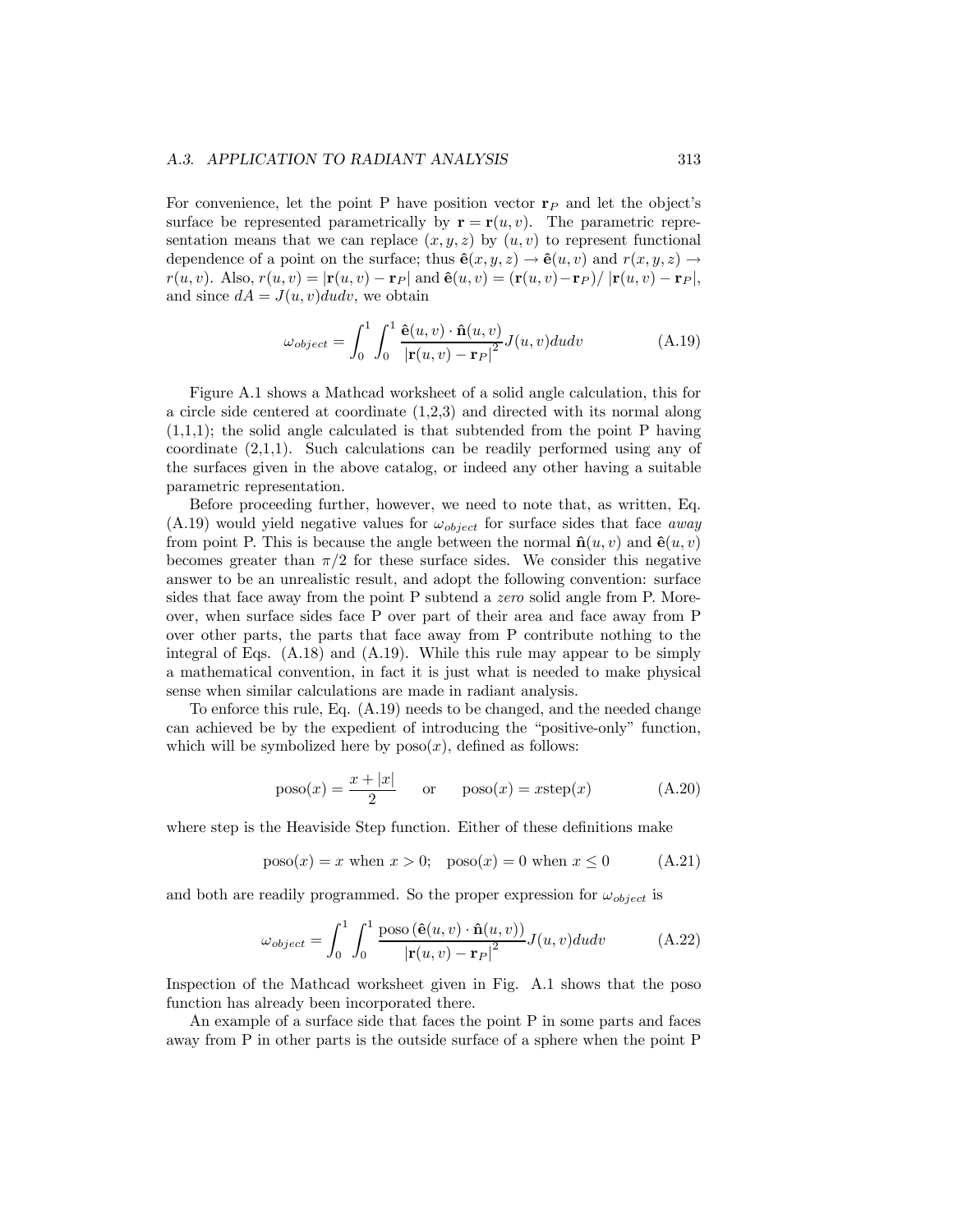is outside the sphere. The points on the sphere nearest P do face P, while the points on the other side face away from it. The dividing line between these sets of points is a circle on the sphere that contains all the points for which a line running from the point to P is tangent to the sphere. By elementary geometric calculations, one can show that the solid angle subtended by a sphere of radius R and with center distance  $r_{cc}$  from P is given by  $\omega_{object} = 2\pi (1 - \sqrt{1 - R^2/r_{cc}^2})$ . The student is encouraged to evaluate  $\omega_{object}$  for spheres using both this formula and by Mathcad, replacing the circle representation used in Fig. A.1 to a suitable parametric representation for the sphere.

### A.3.2 Point Form-Factor Evaluation

In Eq. (5.18), the point form factor to surface  $A_j$  from some elemental area  $dA_1$ with inward normal  $\hat{\mathbf{n}}_1$  and located at  $\mathbf{r}_1$  is given by Eq. (5.20):

$$
F_{d1-j} = \iint_{S_j} \frac{\{\mathbf{n}_1 \cdot [-\hat{\mathbf{e}}(\mathbf{r}_j, \mathbf{r}_1)]\} \cdot [\hat{\mathbf{e}}(\mathbf{r}_j, \mathbf{r}_1) \cdot \hat{\mathbf{n}}(\mathbf{r}_j)]}{\pi |\mathbf{r}_j - \mathbf{r}_1|^2} dA_j
$$

Reexpressing this in terms of the parametric representation gives

$$
F_{d1-j} = \int_0^1 \int_0^1 \frac{\text{poso}(\hat{\mathbf{n}}_1 \cdot [-\hat{\mathbf{e}}(u,v)]) \cdot \text{poso}[\hat{\mathbf{e}}(u,v) \cdot \hat{\mathbf{n}}(u,v)]}{\pi |\mathbf{r}(u,v) - \mathbf{r}_1|^2} J(u,v) du dv
$$
\n(A.23)

Note that we have also introduced the poso function in Eq. (A.23); with  $\hat{\mathbf{n}}_1$ .  $[-\hat{\mathbf{e}}(u, v)]$  as argument, this will ensure that if some part of  $A_i$  falls behind  $dA_1$ , then it does not contribute to the radiant flux on  $dA_1$ .

Point form factors can, therefore, be determined in the same way as solid angles. The only additional piece of information that has to be provided is the direction of the normal  $\hat{\mathbf{n}}_1$ . Figure A.1 includes in its Addendum 1 the calculation of the point form factor for  $\mathbf{n}_1 = (0, 0, 1)$ , and for  $A_i$  being the same surface as had been used in the previous part of the figure. Similar calculations can clearly be made for other surfaces and for other locations and orientations of  $dA_1$ .

### A.3.3 Gaseous Point Form-Factor Evaluation

In Eq. (5.24), the gaseous point form factor to surface  $A_j$  from some elemental area  $dA_1$  with inward normal  $\hat{\mathbf{n}}_1$  and located at  $\mathbf{r}_1$  is given by the surface integral

$$
G_{d1-j}(a) = \iint_{S_j} \frac{\exp(-ar(x, y, z)) \left\{ \hat{\mathbf{n}}_1 \cdot \left[ -\hat{\mathbf{e}}(x, y, z) \right] \right\} \cdot \left[ \hat{\mathbf{e}}(x, y, z) \cdot \hat{\mathbf{n}}(x, y, z) \right]}{\pi r(x, y, z)^2} dA
$$
\n(A.24)

Reexpressing in terms of the parametric representation gives

 $G_{d1-j}(a) =$ 

$$
\int_0^1 \int_0^1 \frac{e^{-a|\mathbf{r}(u,v) - \mathbf{r}_1|} \text{poso}(\hat{\mathbf{n}}_1 \cdot [-\hat{\mathbf{e}}(u,v)]) \cdot \text{poso}(\hat{\mathbf{e}}(u,v) \cdot \hat{\mathbf{n}}(u,v))}{\pi |\mathbf{r}(u,v) - \mathbf{r}_1|^2} J(u,v) du dv
$$
\n(A.25)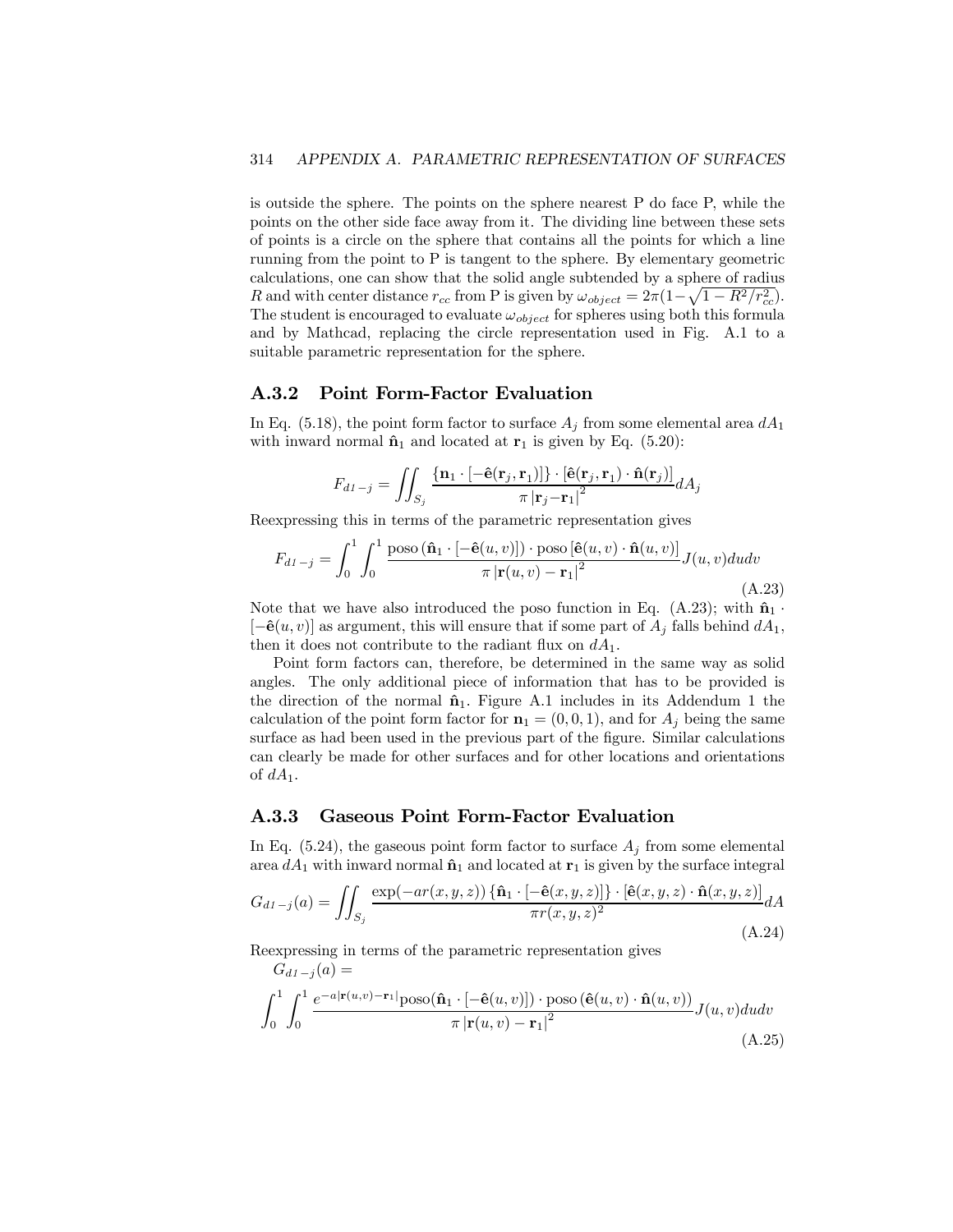Thus, for any specified value of a, gaseous point form factors can be determined in the same way that  $F_{d1-j}$  was calculated in the previous section. Figure A.1 includes in its Addendum 2 the calculation of the gaseous point form factor for  $a = 0.5$ , for the same geometric circumstances as before. Similar calculations can clearly be made for other surfaces, other values of a, and other locations and orientations of  $dA_1$ .

### A.3.4 Form-Factor Evaluation

Let the two surfaces involved in the form factor be denoted P and Q, represented by subscripts  $p$  and  $q$ , respectively. Then from Eq. (5.30), we have

$$
F_{p-q} = \frac{1}{A_p} \iint_{S_p} \iint_{S_q} \frac{\text{poso}(\hat{\mathbf{n}}_p(\mathbf{r}_p) \cdot [-\hat{\mathbf{e}}(\mathbf{r}_p, \mathbf{r}_q)]) \cdot \text{poso}(\hat{\mathbf{e}}(\mathbf{r}_p, \mathbf{r}_q) \cdot \hat{\mathbf{n}}_q(\mathbf{r}_q))}{\pi |\mathbf{r}_p - \mathbf{r}_q|^2} dA_p dA_q
$$
(A.26)

We will need parameters  $u$  and  $v$  for each surface. Let the parameters for surface P be  $u_p$  and  $v_p$ , and those for Q be  $u_q$  and  $v_q$ . Further, to arrive at compact expressions, we adopt the following conventions:

- 1. Let **u** represent the two component vector  $(u, v)$ ; that is, **u** is the position vector of a point in the *u-v* plane. Thus, we have  $\mathbf{u}_p=(u_p, v_p)$  for surface P and  $\mathbf{u}_q = (u_q, v_q)$  for surface Q.
- 2. Let surface P be represented parametrically by  $\mathbf{r} = \mathbf{r}_p(u_p, v_p) = \mathbf{r}_p(\mathbf{u}_p)$ , and Q be represented parametrically by  $\mathbf{r} = \mathbf{r}_q(u_q, v_q) = \mathbf{r}_q(\mathbf{u}_q)$ .
- 3. Let the area-factor  $J(\mathbf{u})$  be  $J_p(\mathbf{u}_p)$  for P and  $J_q(\mathbf{u}_q)$  for Q, and the local unit normals be  $\hat{\mathbf{n}}_p(\mathbf{u}_p)$  for P and  $\hat{\mathbf{n}}_q(\mathbf{u}_q)$  for Q.
- 4. In double integrals, let *dudv* be written as **du**; thus  $du_p = du_p dv_p$  and  $du_q = du_q dv_q$ . Also, let

$$
\int_0^1 \int_0^1 \text{ be written as } \iint_0^1
$$

With this nomenclature, Eq. (A.26) can be expressed parametrically by

$$
F_{p-q} = \iint_0^1 \iint_0^1 \frac{H(\mathbf{u}_p, \mathbf{u}_q)}{A_p \pi |\mathbf{r}_p(\mathbf{u}_p) - \mathbf{r}_q(\mathbf{u}_q)|^2} J_p(\mathbf{u}_p) J_p(\mathbf{u}_q) d\mathbf{u}_p d\mathbf{u}_q \qquad (A.27)
$$

where

$$
H(\mathbf{u}_p, \mathbf{u}_q) = \text{poso}(\hat{\mathbf{n}}_p(\mathbf{u}_p) \cdot [-\hat{\mathbf{e}}((\mathbf{u}_p, \mathbf{u}_q)]) \text{poso}(\hat{\mathbf{n}}_q(\mathbf{u}_q) \cdot \hat{\mathbf{e}}(\mathbf{u}_p, \mathbf{u}_q))
$$
(A.28)

Figure A.2 shows a sample calculation of  $F_{p-q}$  for the case where surface P is a 2×1 rectangle in the vertical plane  $y = -1$ , having vertices  $(1, -1, 0)$ ,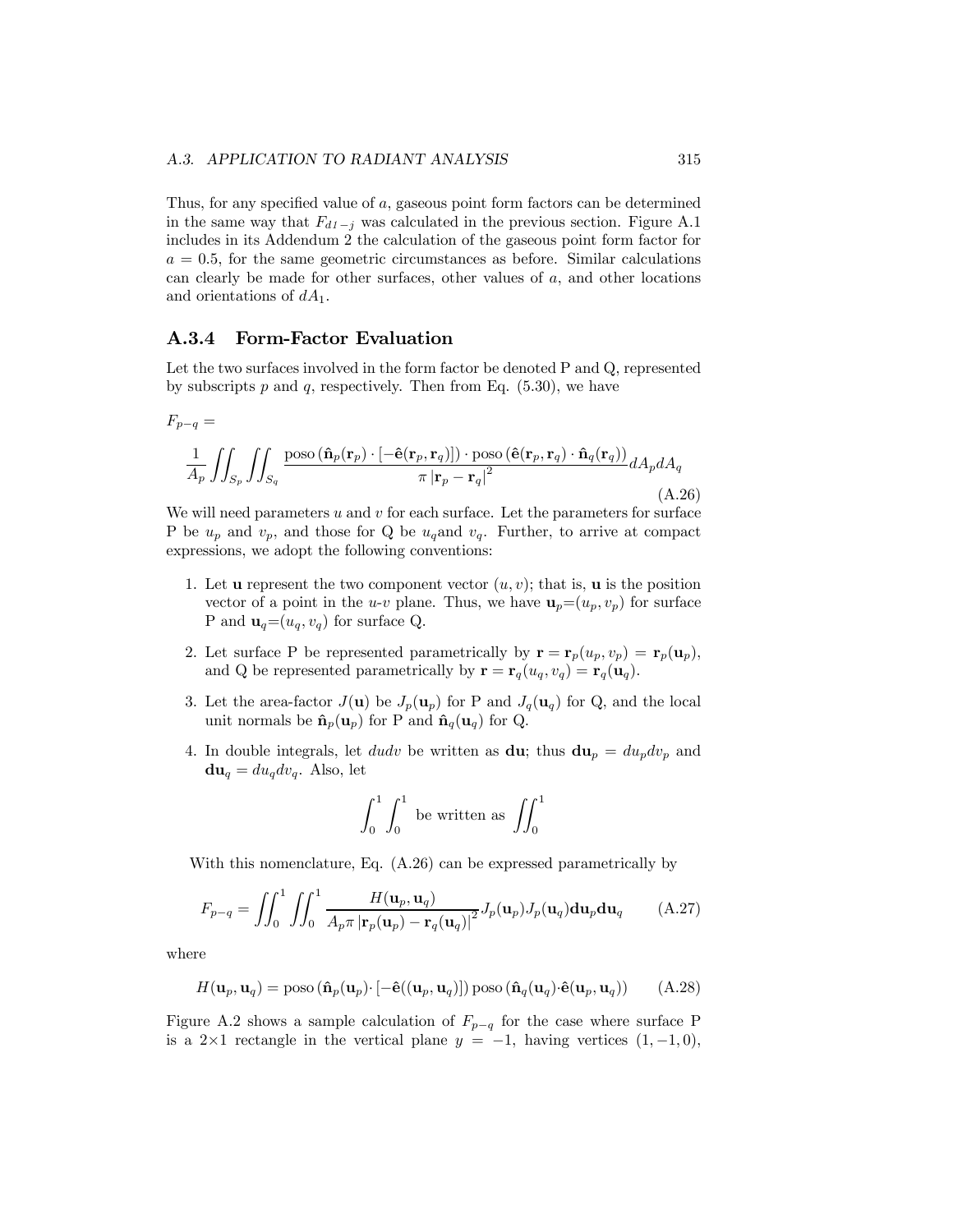$(-1, -1, 0), (1, -1, 1), (-1, -1, 1),$  and Q is a circle of radius 1 in the x-y plane, centered at the origin.

If evaluating the relevant quadruple integrals is taking an inordinate amount of time, as it sometimes does, one can use Monte Carlo integration. Monte Carlo integration is well suited for multiple integrals. Addendum 1 in Fig. A.2 shows a scheme for evaluating the quadruple integral using Monte Carlo integration. For Monte Carlo integration, the accuracy depends on the number  $N_R$  of random numbers used; the accuracy achieved generally varies as  $1/\sqrt{N_R}$ . Experience has shown that for the quadruple integrals arising in form factor evaluations, answers are typically within about 15% of the true one when using  $N_R = 1000$ , within about 4% when using  $N_R = 10,000$ , and within about 1% when using  $N_R = 100,000$ . The latter is often accurate enough for most engineering work, and the Monte Carlo quadruple integration using  $N_R = 100,000$  takes only a fraction of the time taken by the Mathcad integrator.

### A.3.5 Gaseous Form-Factor Evaluation

The gaseous form-factor function can be shown to be given by

$$
G_{p-q}(a) = \iint_0^1 \iint_0^1 \frac{e^{-a|\mathbf{r}_p(\mathbf{u}_p) - \mathbf{r}_q(\mathbf{u}_q)|} H(\mathbf{u}_p, \mathbf{u}_q)}{A_p \pi |\mathbf{r}_p(\mathbf{u}_p) - \mathbf{r}_q(\mathbf{u}_q)|^2} J_p(\mathbf{u}_p) J_p(\mathbf{u}_q) d\mathbf{u}_p d\mathbf{u}_q
$$
 (A.29)

where  $H(\mathbf{u}_p, \mathbf{u}_q)$  is as defined by Eq. (A.28). The Addendum 2 of Fig. A.2 shows a sample calculation of a gaseous form-factor function, using Monte Carlo integration. Here, surfaces P and Q are the same surfaces as the sample calculation in the previous section, and a has been set equal to 0.5.

### A.4 Representing an Entire Enclosure

Sometimes we seek a parametric representation of the entire surface of an enclosed region, that is, of an enclosure. The interior surface of a sphere would be one such enclosure, but more often the enclosure is not a single geometric shape like a sphere, but is made up of several geometric shapes. We may know the parametric representation for each shape, but we seek the representation for the complete enclosure.

For example we may wish a parametric representation for the interior surface of a closed hemisphere. The hemisphere is made of two geometric parts: the half of a sphere and the circular base. We can use Entry 9 of the catalog to represent the first and Entry 2 to represent the second. But now we want a parametric representation for the entire surface. We can do this making the  $\mathbf{r}(u, v)$  function for the entire enclosure a piecewise function. Let  $\mathbf{r} = \mathbf{r}_1(u_1, v_1)$ and  $\mathbf{r} = \mathbf{r}_2(u_2, v_2)$  be the representations of surfaces 1 and 2 respectively. Then we can define the  $r(u, v)$  function for the entire surface by

$$
\mathbf{r}(u, v) = \mathbf{r}_1(u, v) \quad \text{for} \quad 0 \le u \le 1
$$
\n
$$
\mathbf{r}(u, v) = \mathbf{r}_2(u - 1, v) \quad \text{for} \quad 1 \le u \le 2 \quad (A.30)
$$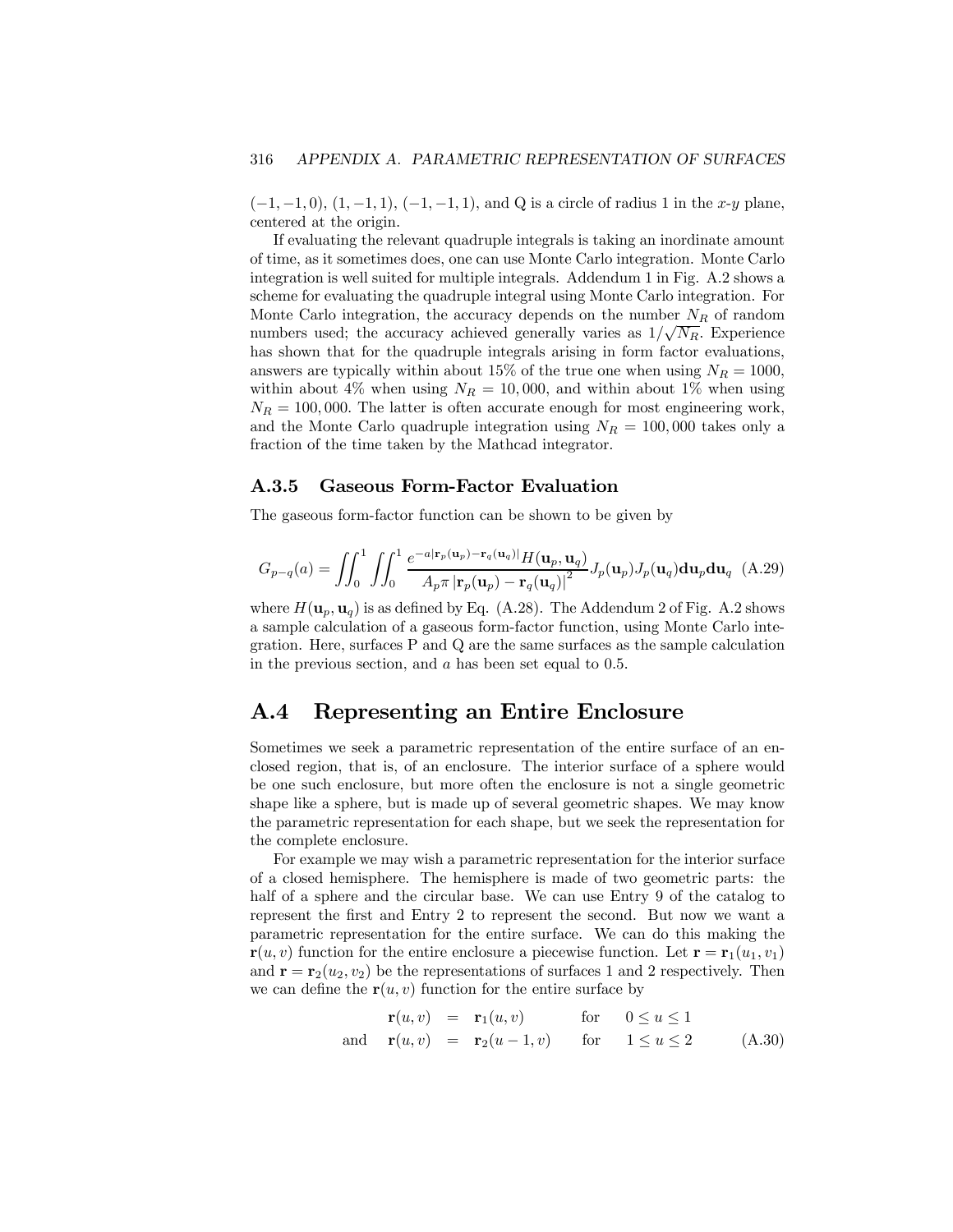We make the domain for the enclosure be  $0 \le u \le 2$ ;  $0 \le v \le 1$ , so the enclosure's representation is not normalized. If we think about what happens when  $u$  and  $v$  cover their entire domains, we see that indeed the entire enclosure is accounted for. Surface 1 is accounted for when u and v extend over  $0 \le v \le 1$ and  $0 \le u \le 1$ , and surface 2 when they extend over  $0 \le v \le 1$  and  $1 \le u \le 2$ .

This example can be readily generalized to apply to enclosures with any number of geometric shapes or parts. If there are  $\Omega$  parts represented individually by  $\mathbf{r} = \mathbf{r}_1(u_1, v_1), \mathbf{r} = \mathbf{r}_2(u_2, v_2) \dots$  and  $\mathbf{r} = \mathbf{r}_\Omega(u_\Omega, v_\Omega)$ , respectively, then the enclosure would be represented by

$$
\mathbf{r} = \mathbf{r}(u, v) \qquad \qquad 0 \le v \le 1; \ \ 1 \le u \le \Omega \qquad (A.31)
$$

where  $\mathbf{r}(u, v)$  is defined by

$$
\mathbf{r}(u, v) = \mathbf{r}_1(u, v) \quad \text{for} \quad 0 \le u \le 1
$$
\n
$$
\mathbf{r}(u, v) = \mathbf{r}_2(u - 1, v) \quad \text{for} \quad 1 \le u \le 2
$$
\n
$$
\mathbf{r}(u, v) = \mathbf{r}_3(u - 2, v) \quad \text{for} \quad 2 \le u \le 3
$$
\n
$$
\dots
$$
\n
$$
\mathbf{r}(u, v) = \mathbf{r}_\Omega(u - (\Omega - 1), v) \quad \text{for} \quad \Omega - 1 \le u \le \Omega \quad (A.32)
$$

A similar set of equations would apply for the unit normal  $\hat{\mathbf{n}}(u, v)$  to the surface and the area factor  $J(u, v)$  for the enclosure. Thus, for example,  $\hat{\mathbf{n}}(u, v)$  =  $\mathbf{n}_3(u-2, v)$  and  $J(u, v) = J_3(u-2, v)$  whenever  $2 \le u \le 3$ , it being understood that  $\mathbf{n}_3(u, v)$  and  $J_3(u, v)$  are, respectively, the unit normal and area factor for part 3.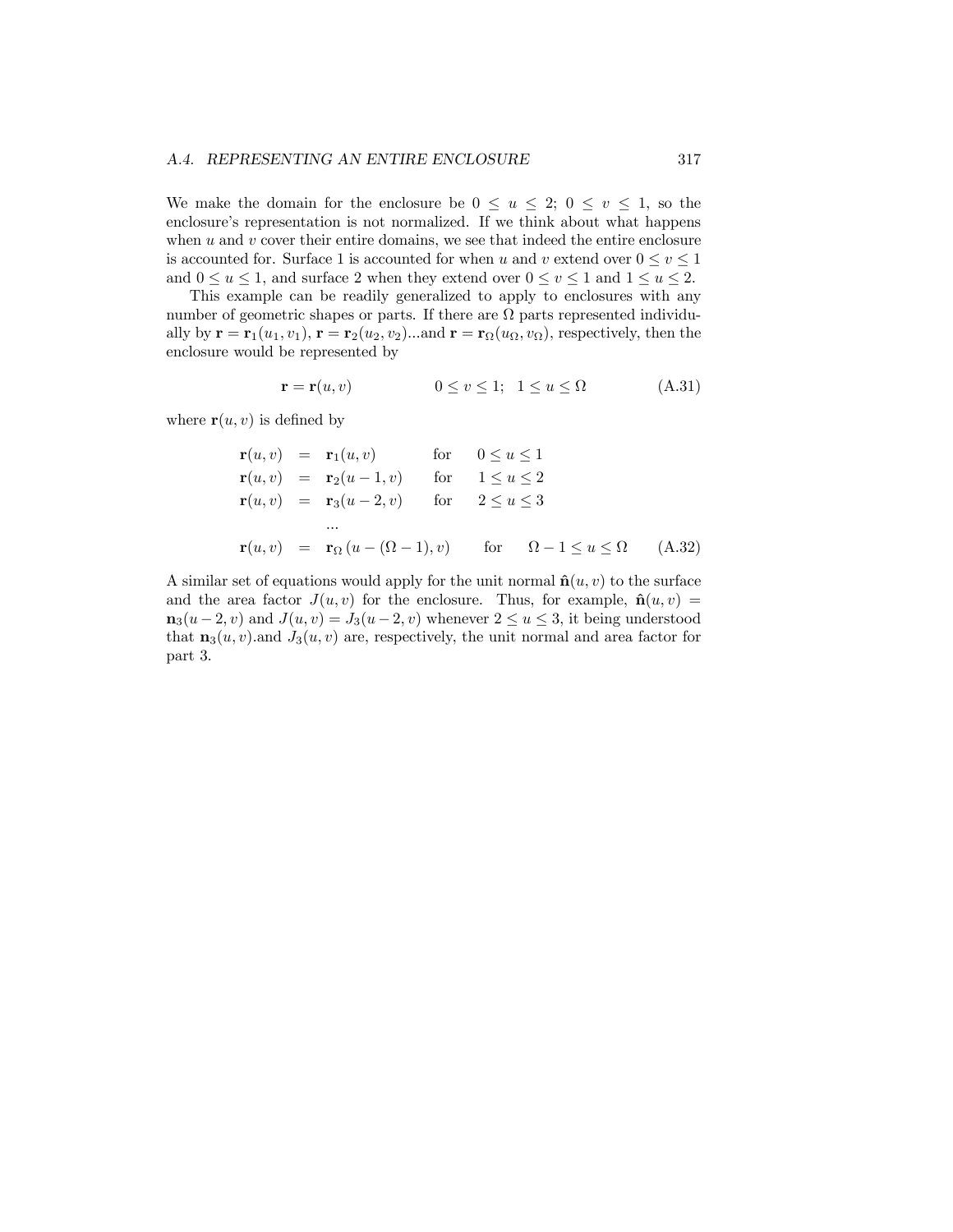$$
i := (1 \ 0 \ 0)^T
$$
  $j := (0 \ 1 \ 0)^T$   $k := (0 \ 0 \ 1)^T$ 

**Solid Angle Calculator:** 

The solid angle is subtended from point rp=(xp,yp,zp)

 $rp := (2 \ 1 \ 1)^T$ 

The shape subtended is a:

Circle: Centred at r1, radius R, normal N

$$
N := (1 \ 1 \ 1)^T \qquad n(u, v) := \frac{N}{|N|} \qquad nn := \frac{N}{|N|} \qquad R := 2 \qquad r1 := (1 \ 2 \ 3)^T
$$
  
\n
$$
ij := if(|nn \times i| = 0, j, i) \qquad m := \frac{ij \times nn}{|ij \times nn|}
$$
  
\n
$$
r(u, v) := r1 + R \cdot u \cdot (m \cos(2 \cdot \pi \cdot v) + m \times nn \cdot \sin(2 \pi \cdot v)) \qquad J(u, v) := 2 \cdot \pi \cdot u \cdot R^2 \qquad As := \pi \cdot R^2
$$

 $\ddot{\phantom{a}}$ 

#### Setting up Integration

$$
e(u, v) := \frac{r(u, v) - rp}{|r(u, v) - rp|} \qquad \text{poso}(x) := \frac{x + |x|}{2}
$$
  

$$
\omega := \int_0^1 \int_0^1 \frac{\text{poso}(n(u, v) \cdot e(u, v)) \cdot J(u, v)}{(|r(u, v) - rp|)^2} du dv \qquad \qquad \omega = 1.429396
$$

### Addendum 1: Extension to Point Form Factor Calculation

The Point Form Factor is from an elemental area d1 at the same point rio f one f one f actor to money and with the formal in direction n1

$$
nl := (0 \t 0 \t -1)^{T}
$$
  
Fd1 := 
$$
\int_{0}^{1} \int_{0}^{1} \frac{\text{poso} (n1 - e(u, v)) \cdot \text{poso} (n(u, v) \cdot e(u, v)) \cdot J(u, v)}{\pi (|\text{r}(u, v) - \text{r}p|)^{2}}
$$
du dv 
$$
Fdl = 0.336747
$$

### Addendum 2: Extension to Gaseous Point Form Factor Calculation

The same geometric conditions apply as for Addendum 1

$$
GdI(a) := \int_0^1 \int_0^1 \frac{\exp(-a \cdot |r(u,v) - rp|) \cdot p\cos(-k \cdot -e(u,v)) \cdot p\cos(n(u,v) \cdot e(u,v)) \cdot J(u,v)}{\pi (|r(u,v) - rp|)^2} \, du \, dv
$$

 $Gd1(.5) = 0.134912$ 

Figure A.1: Mathcad worksheet illustrating the determination of a solid angle, a point form factor, and a gaseous point form factor using Mathcad. The example considers the surface to be a circle in 3-space.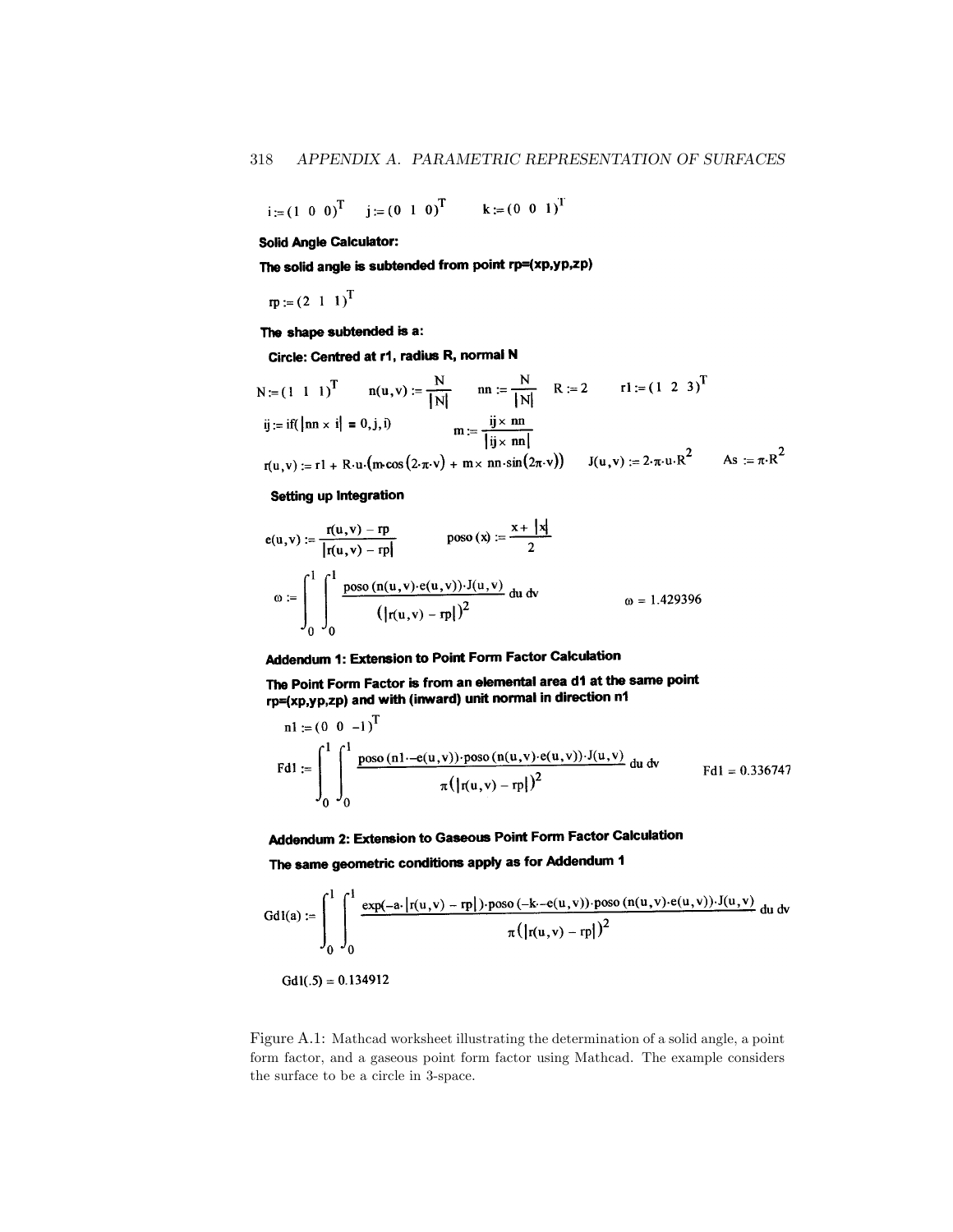### **Preliminary definitions:**

 $\text{poso}(\mathbf{x}) := \frac{\mathbf{x} + |\mathbf{x}|}{2}$  $k := (0 \ 0 \ 1)^T$  $i = (1 \ 0 \ 0)^T$   $i = (0 \ 1 \ 0)^T$ Form Factor, Rectangle P to Circle Q Rectangle P has vertices having position vectors r1p, r2p, r3p

$$
r1p = (1 -1 0)^{T} \t r2p = (-1 -1 0)^{T} \t r3p = (1 -1 1)^{T}
$$
  
\n
$$
r p(u,v) = r1p + (r2p - r1p) \cdot u + (r3p - r1p) \cdot v \t Asp := |r1p - r2p| \cdot |r1p - r3p|
$$
  
\n
$$
n p(u,v) := \frac{-(r1p - r2p) \times (r1p - r3p)}{1 - (1 - r2p)(r1p - r3p)}
$$
  
\n
$$
J p(u,v) := |r1p - r2p| \cdot |r1p - r3p|
$$

$$
np(u,v) := \frac{-(11p-12p) \wedge (11p-13p)}{|(r1p-r2p) \times (r1p-r3p)|} \qquad Jp(u,v) := |r1p-r2p| \cdot |r1p-r3p|
$$

Circle Q has Radius Rg. Center, rcg. normal Ng.

Nq := (0 0 -1)<sup>T</sup> nq(u,v) := 
$$
\frac{Nq}{|Nq|}
$$
 nnq :=  $\frac{Nq}{|Nq|}$  Rq := 1 r1q = (0 0 0)<sup>T</sup>  
ijq := if (lnnq × i| = 0, j, i)  $mq = \frac{ijq × nnq}{|ijq × nnq|}$ 

$$
rq(u,v) := r1q + Rq \cdot u \cdot (mq \cdot cos(2 \cdot \pi \cdot v) + mq \cdot sin(2 \pi \cdot v))
$$
 Jq(u,v) := 2 ⋅ π ⋅ u Rq<sup>2</sup> Asq := π Rq<sup>2</sup>

#### Setting up Integrand:

rpq(up, vp, uq, vq) := (rp(up, vp) - rq(uq, vq))  $epq(up, vp, uq, vq)$  :=  $\frac{rpq(up, vp, uq, vq)}{[rpq(up, vp, uq, vq)]}$ 

$$
I(up,vp,uq,vq):=\frac{poso(np(up,vp)\cdot epq(up,vp,uq,vq))\cdot poso(nq(uq,vq)\cdot -epq(up,vp,uq,vq))\cdot Jp(up,vp)\cdot Jq(uq,vq)}{\pi\cdot\left(\left\vert rap(up,vp,uq,vq)\right\vert\right)^2\cdot Asp}
$$

Integrating:

$$
\text{Fpq} := \int_0^1 \int_0^1 \int_0^1 \int_0^1 \text{I}(\text{up}, \text{vp}, \text{uq}, \text{vq}) \, \text{d}\text{up} \, \text{d}\text{vp} \, \text{d}\text{vq} \, \text{d}\text{vq} \qquad \text{Fpq} = 0.2177 \quad \text{Fqp} := \frac{\text{Asq}}{\text{Asp}} \cdot \text{Fpq} \qquad \text{Fqp} = 0.3419
$$

Addendium 1: Using Monte Carlo (MC) Intergration

| NR                                                                                                                      | NR                                                                     |                         |
|-------------------------------------------------------------------------------------------------------------------------|------------------------------------------------------------------------|-------------------------|
| $FpqMC(1000) = 0.2189$                                                                                                  | $FpqMC(1000) = 0.2189$                                                 |                         |
| $FpqMC(1000) = 0.2189$                                                                                                  | $FpqMC(10000) = 0.2093$                                                | $FpqMC(10000) = 0.2159$ |
| $FqpMC := \frac{Asq}{Asp} \cdot 0.2188$                                                                                 | $FqpMC = 0.3437$                                                       |                         |
| <b>Addendium 2: Gaseous Form Factor Evaluation</b>                                                                      | $II(up,vp,uq,vq,a) := I(up,vp,uq,vq) \exp(-a \cdot [rq(up,vp,uq,vq)])$ | $NR := 100000$          |
| $\frac{NR}{\sum_{i=0}^{NR}} I1[runif(4 + NR,0,1)i, runif(4 + NR,0,1)i+1, runif(4 + NR,0,1)i+2, runif(4 + NR,0,1)i+3,a)$ |                                                                        |                         |
| $Gpq(a) := \frac{i = 0}{(NR + 1)}$                                                                                      |                                                                        |                         |

Figure A.2: Mathcad worksheet illustrating the determination of form factors and gaseous form factor using numerical integration and the parametric representation of surfaces